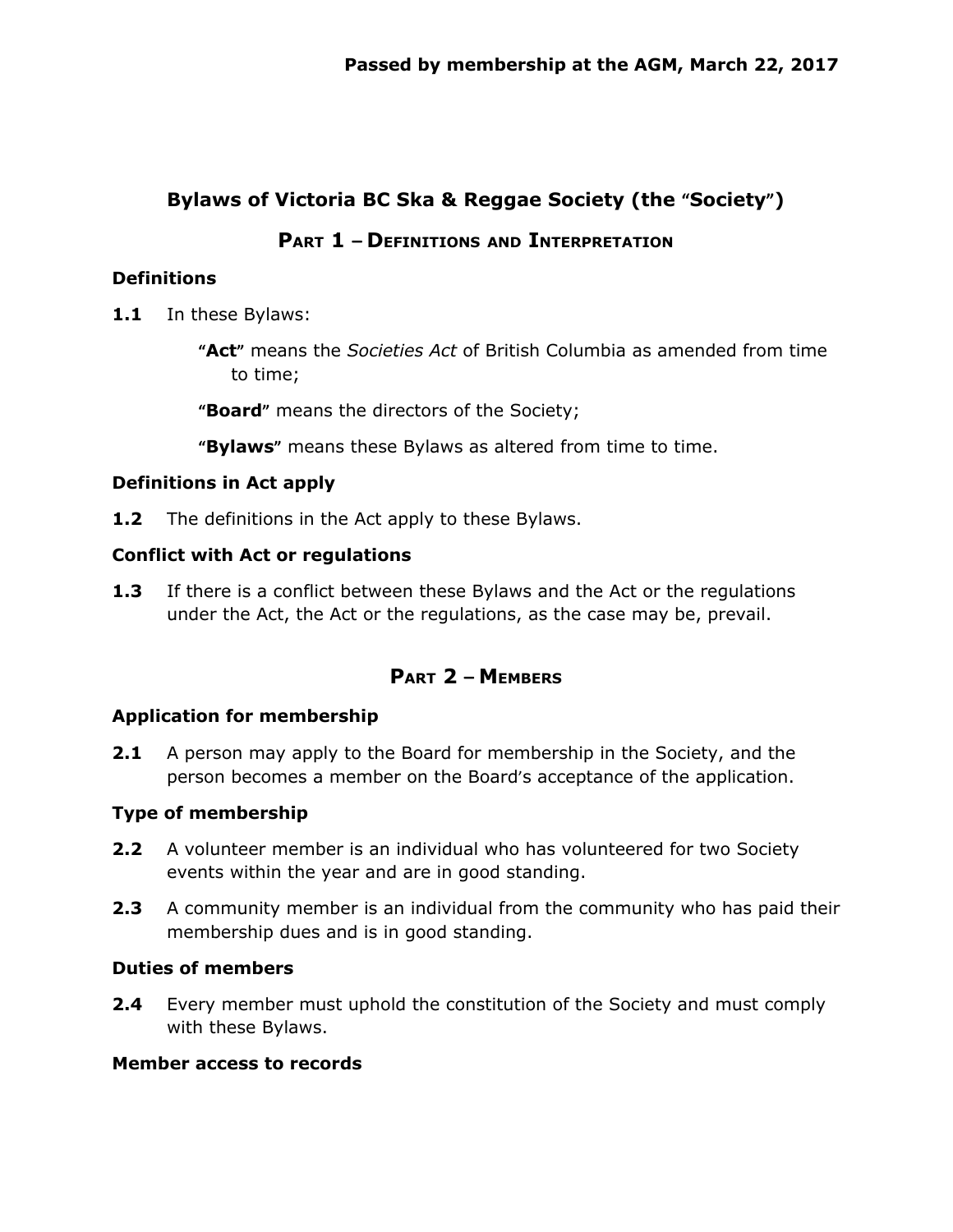- **2.5** Member access to accounting records is restricted to compilations by third party accountants.
- **2.6** Member access to personnel and membership files will be restricted to maintain privacy of the individuals.

### **Amount of membership dues**

**2.7** The amount of the annual membership dues, if any, must be determined by the Board. Volunteer members pay a lower rate than community members.

## **Member not in good standing**

**2.8** A member is not in good standing if the member fails to pay the member's annual membership dues and the member is not in good standing as long as those dues remain unpaid.

## **Member not in good standing may not vote**

- **2.9** A voting member who is not in good standing
	- (a) may not vote at a general meeting, and
	- (b) is deemed not to be a voting member for the purpose of consenting to a resolution of the voting members.

### **Termination of membership**

- **2.10** A person's membership in the Society is terminated if the person is not in good standing for 6 consecutive months.
- **2.11** Members who fail to meet professional standards can be dismissed or suspended by the Society staff or the Board.

# **PART 3 – GENERAL MEETINGS OF MEMBERS**

### **Time and place of general meeting**

**3.1** A general meeting must be held at the time and place the Board determines.

# **Ordinary business at general meeting**

- **3.2** At a general meeting, the following business is ordinary business:
	- (a) adoption of rules of order;
	- (b) consideration of any financial statements of the Society presented to the meeting;
	- (c) consideration of the reports, if any, of the directors or auditor;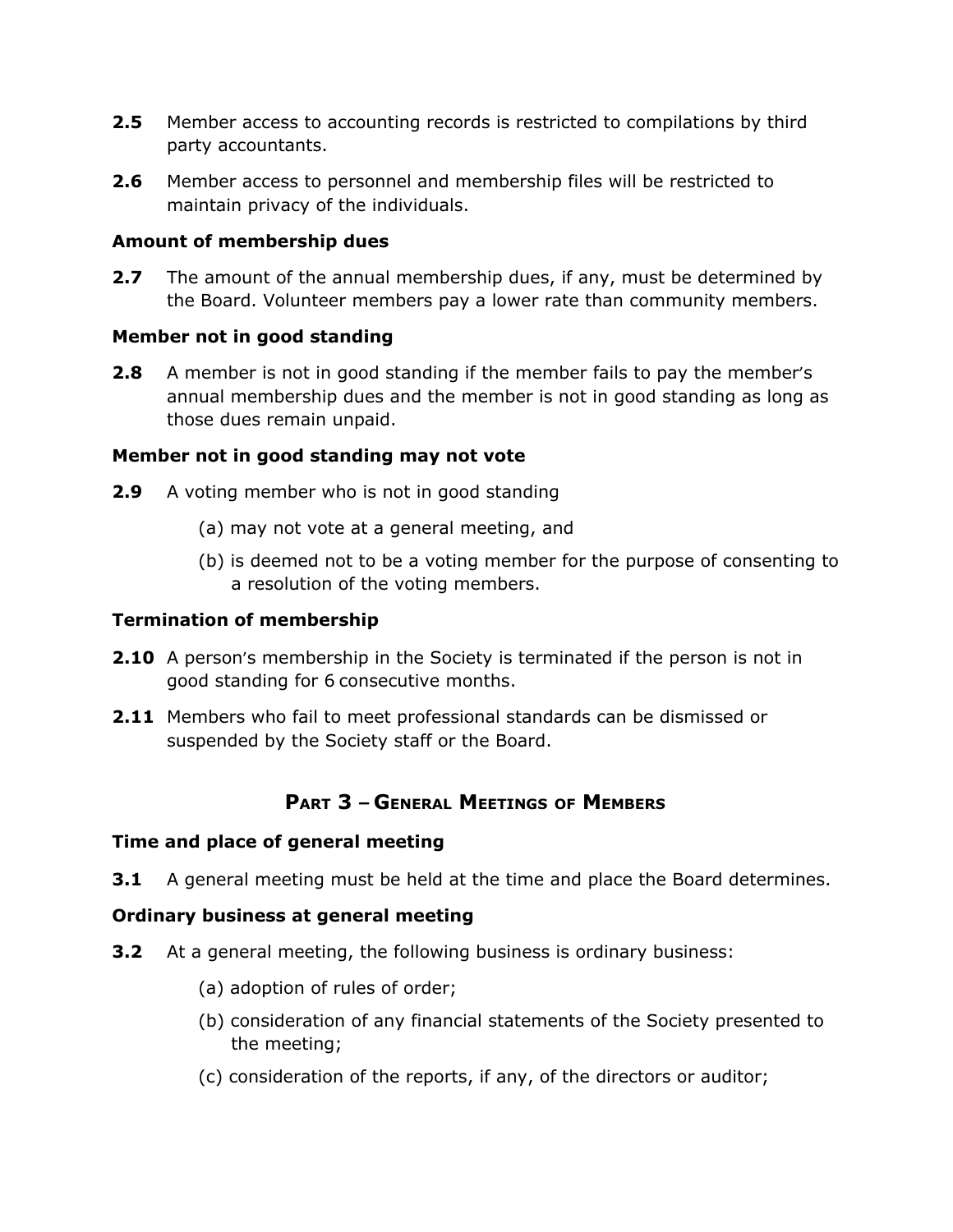- (d) election or appointment of directors;
- (e) appointment of an auditor, if any;
- (f) business arising out of a report of the directors not requiring the passing of a special resolution.

## **Notice of special business**

**3.3** A notice of a general meeting must state the nature of any business, other than ordinary business, to be transacted at the meeting in sufficient detail to permit a member receiving the notice to form a reasoned judgment concerning that business.

## **Chair of general meeting**

- **3.4** The following individual is entitled to preside as the chair of a general meeting:
	- (a) the individual, if any, appointed by the Board to preside as the chair;
	- (b) if the Board has not appointed an individual to preside as the chair or the individual appointed by the Board is unable to preside as the chair,
		- (i) the president,
		- (ii) the vice-president, if the president is unable to preside as the chair, or
		- (iii) one of the other directors present at the meeting, if both the president and vice-president are unable to preside as the chair.

# **Alternate chair of general meeting**

**3.5** If there is no individual entitled under these Bylaws who is able to preside as the chair of a general meeting within 15 minutes from the time set for holding the meeting, the voting members who are present must elect an individual present at the meeting to preside as the chair.

### **Quorum required**

**3.6** Business, other than the election of the chair of the meeting and the adjournment or termination of the meeting, must not be transacted at a general meeting unless a quorum of voting members is present.

# **Quorum for general meetings**

**3.7** The quorum for the transaction of business at a general meeting is 3 voting members or 10% of the voting members, whichever is greater.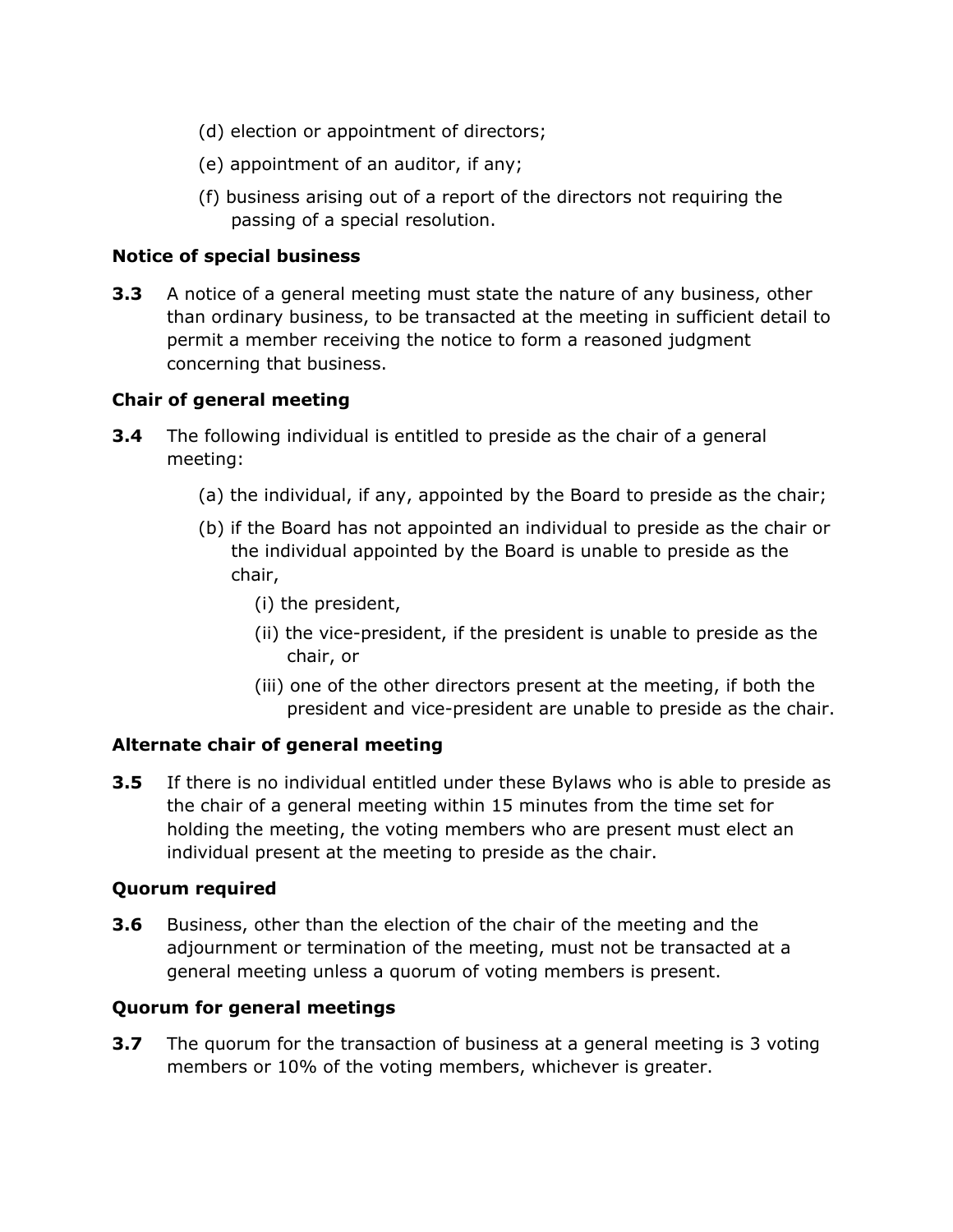## **Lack of quorum at commencement of meeting**

- **3.8** If, within 30 minutes from the time set for holding a general meeting, a quorum of voting members is not present,
	- (a) in the case of a meeting convened on the requisition of members, the meeting is terminated, and
	- (b) in any other case, the meeting stands adjourned to the same day in the next week, at the same time and place, and if, at the continuation of the adjourned meeting, a quorum is not present within 30 minutes from the time set for holding the continuation of the adjourned meeting, the voting members who are present constitute a quorum for that meeting.

## **If quorum ceases to be present**

**3.9** If, at any time during a general meeting, there ceases to be a quorum of voting members present, business then in progress must be suspended until there is a quorum present or until the meeting is adjourned or terminated.

## **Adjournments by chair**

**3.10** The chair of a general meeting may, or, if so directed by the voting members at the meeting, must, adjourn the meeting from time to time and from place to place, but no business may be transacted at the continuation of the adjourned meeting other than business left unfinished at the adjourned meeting.

# **Notice of continuation of adjourned general meeting**

**3.11** It is not necessary to give notice of a continuation of an adjourned general meeting or of the business to be transacted at a continuation of an adjourned general meeting except that, when a general meeting is adjourned for 30 days or more, notice of the continuation of the adjourned meeting must be given.

### **Order of business at general meeting**

- **3.12** The order of business at a general meeting is as follows:
	- (a) elect an individual to chair the meeting, if necessary;
	- (b) determine that there is a quorum;
	- (c) approve the agenda;
	- (d) approve the minutes from the last general meeting;
	- (e) deal with unfinished business from the last general meeting;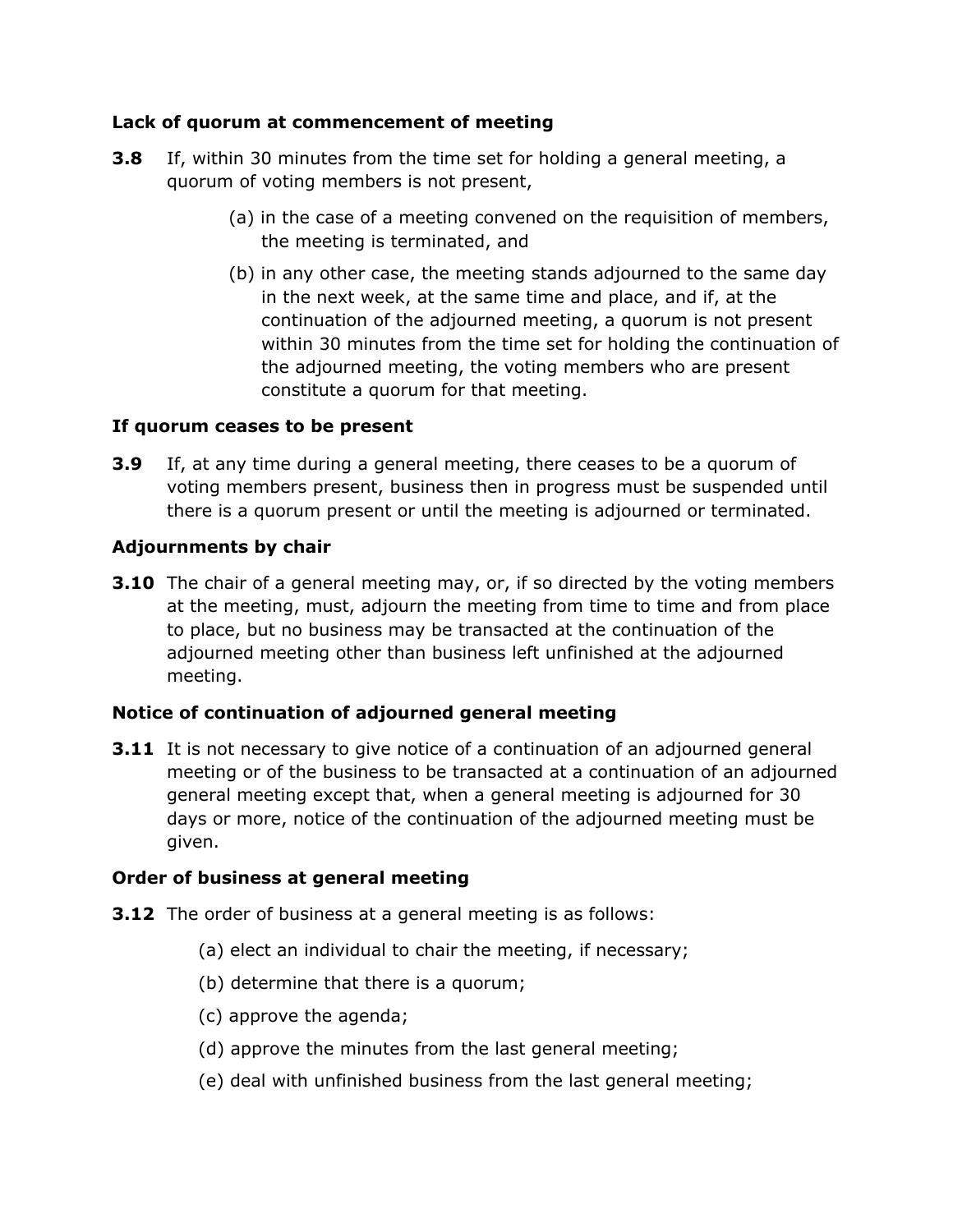- (f) if the meeting is an annual general meeting,
	- (i) receive the directors' report on the financial statements of the Society for the previous financial year, and the auditor's report, if any, on those statements,
	- (ii) receive any other reports of directors' activities and decisions since the previous annual general meeting,
	- (iii) elect or appoint directors, and
	- (iv) appoint an auditor, if any;
- (g) deal with new business, including any matters about which notice has been given to the members in the notice of meeting;
- (h) terminate the meeting.

# **Methods of voting**

**3.13** At a general meeting, voting must be by a show of hands, an oral vote or another method that adequately discloses the intention of the voting members, except that if, before or after such a vote, 2 or more voting members request a secret ballot or a secret ballot is directed by the chair of the meeting, voting must be by a secret ballot.

## **Announcement of result**

**3.14** The chair of a general meeting must announce the outcome of each vote and that outcome must be recorded in the minutes of the meeting.

# **Proxy voting not permitted**

**3.15** Voting by proxy is not permitted.

# **Matters decided at general meeting by ordinary resolution**

- **3.16** A matter to be decided at a general meeting must be decided by ordinary resolution unless the matter is required by the Act to be decided by a special resolution.
- **3.17** A special resolution for the Society requires a 2/3 majority of the voting membership.

# **<sup>P</sup>ART 4 – DIRECTORS**

### **Number of directors on Board**

**4.1** The Society must have no fewer than 3 and no more than 11 directors.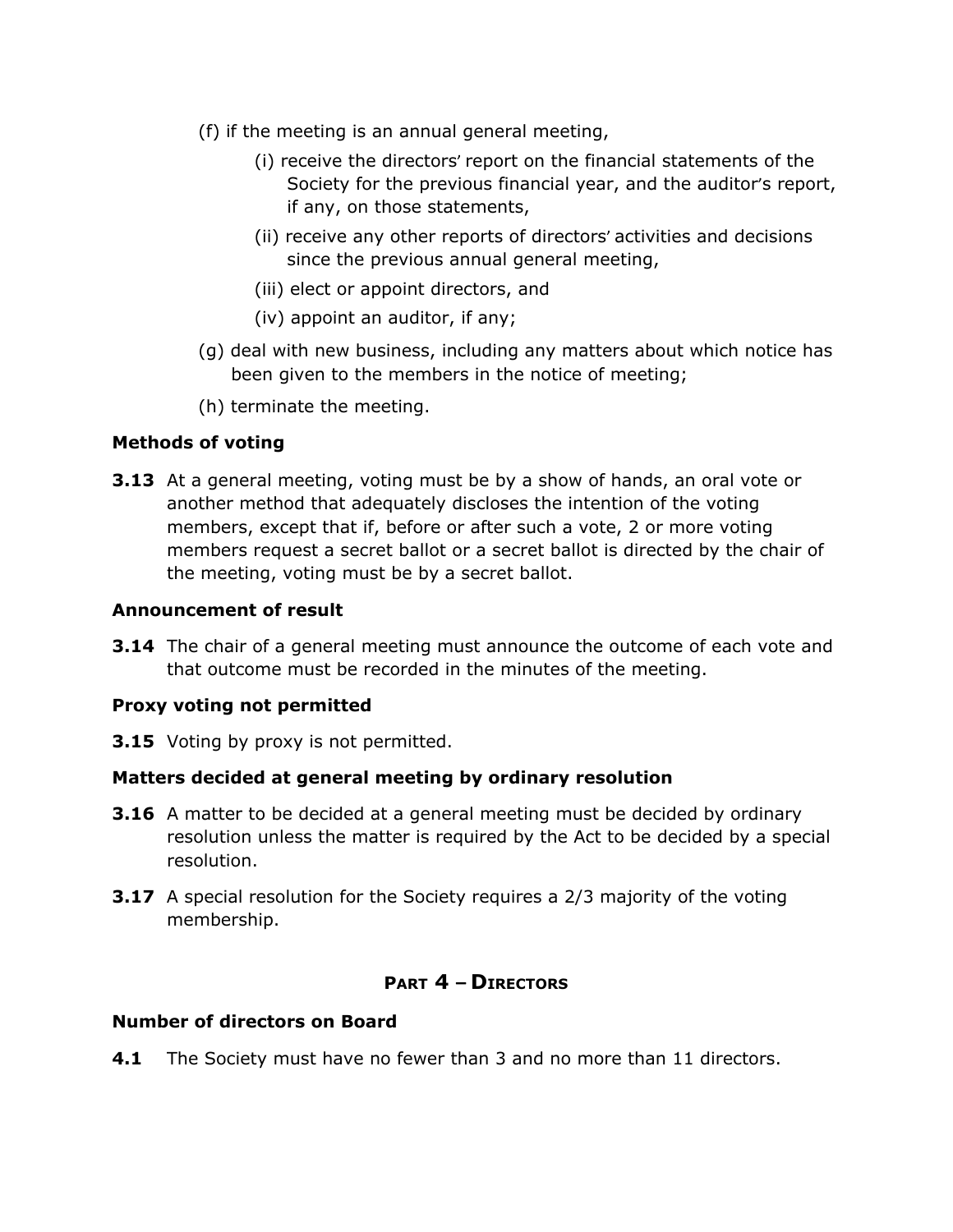### **Election or appointment of directors**

**4.2** At each annual general meeting, the voting members entitled to vote for the election or appointment of directors must elect or appoint the Board.

### **Directors may fill casual vacancy on Board**

**4.3** The Board may, at any time, appoint a member as a director to fill a vacancy that arises on the Board as a result of the resignation, death or incapacity of a director during the director's term of office.

### **Term of appointment of director filling casual vacancy**

**4.4** A director appointed by the Board to fill a vacancy ceases to be a director at the end of the unexpired portion of the term of office of the individual whose departure from office created the vacancy.

#### **Director/Senior manager qualifications**

- **4.5** An individual who is an undischarged bankrupt is not qualified to be a director or senior manager.
- **4.6** Individuals convicted of any fraud-related offence are not qualified to be a director or senior manager.

#### **Disclosure of conflicts of interest**

**4.9** Directors and senior managers must disclose to the Board all material interests in matters that may conflict with their duties to the society.

### **Obligation to Declare**

- **4.10** Whenever a board member has a financial or personal interest in any matter coming before the Board of Directors, the Board will ensure that:
	- a) No interested member may vote or lobby on the matter or be counted in determining the existence of a quorum at the meeting of the Board of Directors at which such matter is voted upon.
	- b) Any transaction in which a member has a financial or personal interest shall be duly approved by members of the Board of Directors not so interested or connected as being in the best interests of the Society.

c) The minutes of meetings at which such votes are taken shall record such disclosure, abstention and rationale for approval.

#### **Definition of conflicts of interest**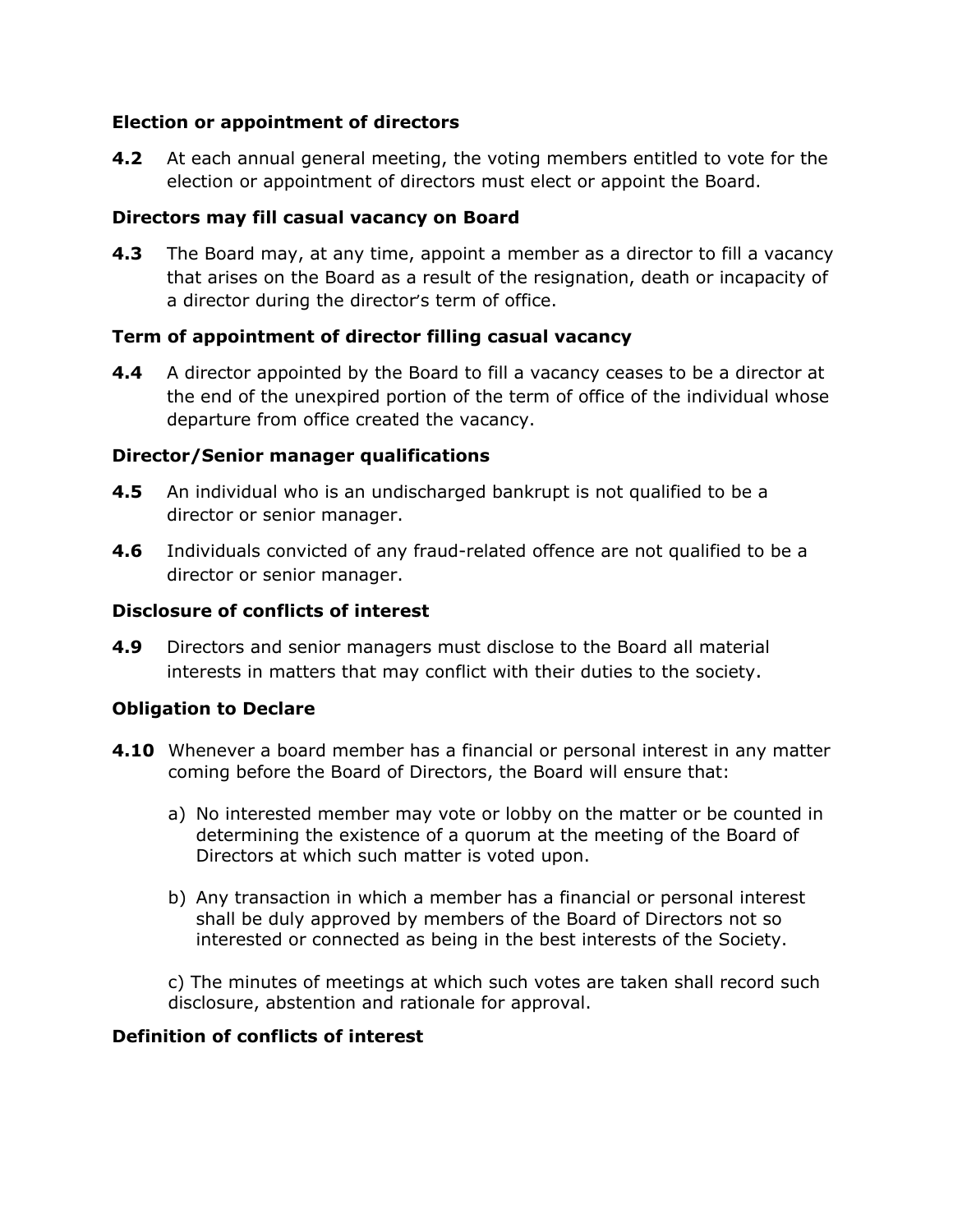**4.11** Conflict of Interest means a perceived, potential or actual conflict of interest between the unbiased exercise of judgement on behalf of the Society and:

a) a perceived, potential or actual obligation to a person or organization that might benefit from special consideration related to a grant application; or

c) a perceived, potential or actual benefit accruing to an individual, corporation, partnership, other business enterprise or non-profit organization of which the board member or a person in his or her immediate family is an officer, director, partner or substantial shareholder.

c) Immediate family means spouse or partner, children, grandchildren, parents or grandparents, siblings (and their immediate families), as well as any member of the extended family living under the same roof.

### **Consent to act as a Director**

**4.13** The society must ensure that all directors (other than those elected or appointed at a meeting they attend) have provided written consent to sit on the Board.

# **PART 5 – DIRECTORS' MEETINGS**

### **Calling directors' meeting**

**5.1** A directors' meeting may be called by the president or by any 2 other directors.

#### **Notice of directors' meeting**

**5.2** At least 2 days' notice of a directors' meeting must be given unless all the directors agree to a shorter notice period.

### **Proceedings valid despite omission to give notice**

**5.3** The accidental omission to give notice of a directors' meeting to a director, or the non-receipt of a notice by a director, does not invalidate proceedings at the meeting.

### **Conduct of directors' meetings**

**5.4** The directors may regulate their meetings and proceedings as they think fit.

#### **Quorum of directors**

**5.5** The quorum for the transaction of business at a directors' meeting is a majority of the directors.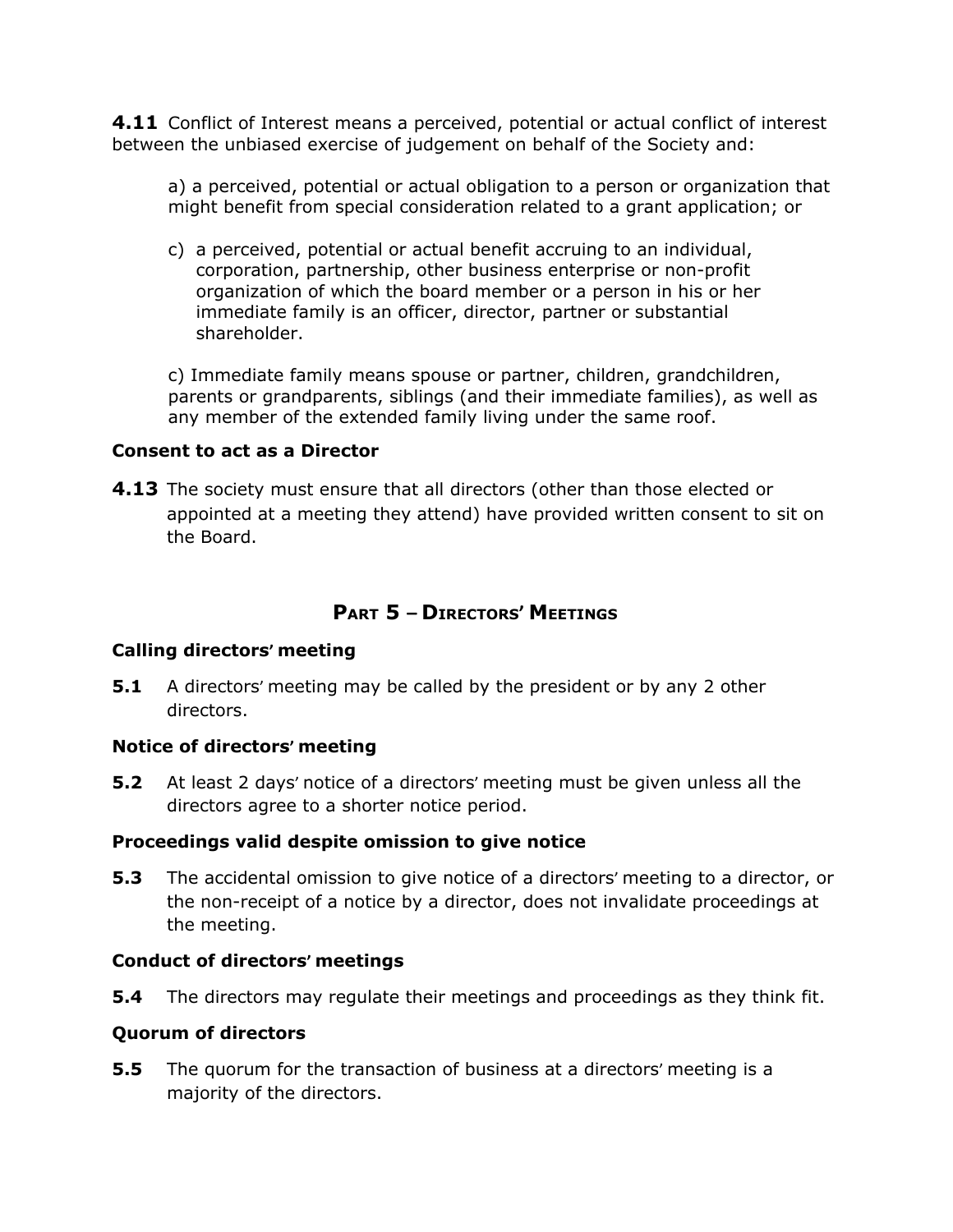# **PART 6 – BOARD POSITIONS**

### **Election or appointment to Board positions**

- **6.1** Directors must be elected or appointed to the following Board positions, and a director, other than the president, may hold more than one position:
	- (a) president;
	- (b) vice-president;
	- (c) secretary;
	- (d) treasurer.

## **Directors at large**

**6.2** Directors who are elected or appointed to positions on the Board in addition to the positions described in these Bylaws are elected or appointed as directors at large.

## **Role of president**

**6.3** The president is the chair of the Board and is responsible for supervising the other directors in the execution of their duties.

### **Role of vice-president**

**6.4** The vice-president is the vice-chair of the Board and is responsible for carrying out the duties of the president if the president is unable to act.

### **Role of secretary**

- **6.5** The secretary is responsible for doing, or making the necessary arrangements for, the following:
	- (a) issuing notices of general meetings and directors' meetings;
	- (b) taking minutes of general meetings and directors' meetings;
	- (c) keeping the records of the Society in accordance with the Act;
	- (d) conducting the correspondence of the Board;
	- (e) filing the annual report of the Society and making any other filings with the registrar under the Act.

# **Absence of secretary from meeting**

**6.6** In the absence of the secretary from a meeting, the Board must appoint another individual to act as secretary at the meeting.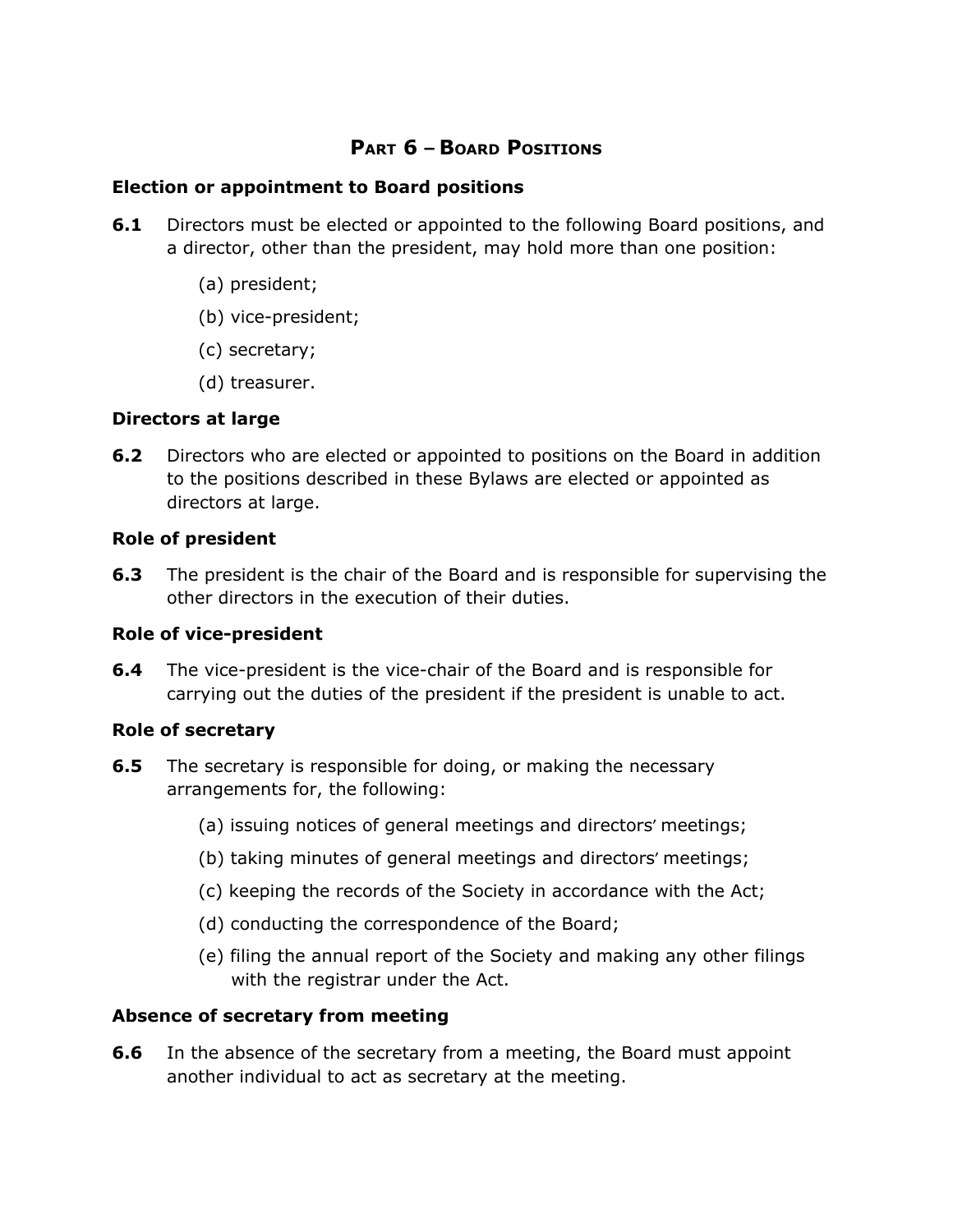### **Role of treasurer**

- **6.7** The treasurer is responsible for doing, or making the necessary arrangements for, the following:
	- (a) receiving and banking monies collected from the members or other sources;
	- (b) keeping accounting records in respect of the Society's financial transactions;
	- (c) preparing the Society's financial statements;
	- (d) making the Society's filings respecting taxes.

# **PART 7 – REMUNERATION OF DIRECTORS AND SIGNING AUTHORITY**

### **Remuneration of directors**

**7.1** Directors can only receive remuneration by the Society under the following conditions:

> (a) directors cannot receive remuneration or other financial benefit for their services as an executive member or director, but may be paid for contract services rendered outside of their duties as a board member.

> (b) any director remuneration requires a written agreement drafted by the president or treasurer and approved unanimously by the board, excluding the director who is to be remunerated.

> (c) the remuneration can only be for a short term contract of no longer than one month.

> (d) the rate of remuneration should be commensurate with the rate of compensation for similar contract positions.

> (d) there can be no retroactive remuneration to a director if a contract has not been approved by the Board ahead of the work term.

(e) if a board member intends to apply for a payroll or contracted position (longer than one month) they must step down from the Board during the hiring period.

# **Reimbursement of expenses**

- **7.2** Directors can be reimbursed for any reasonable expense incurred when conducting their board duties.
- **7.3** All reimbursements require complete and appropriate receipts.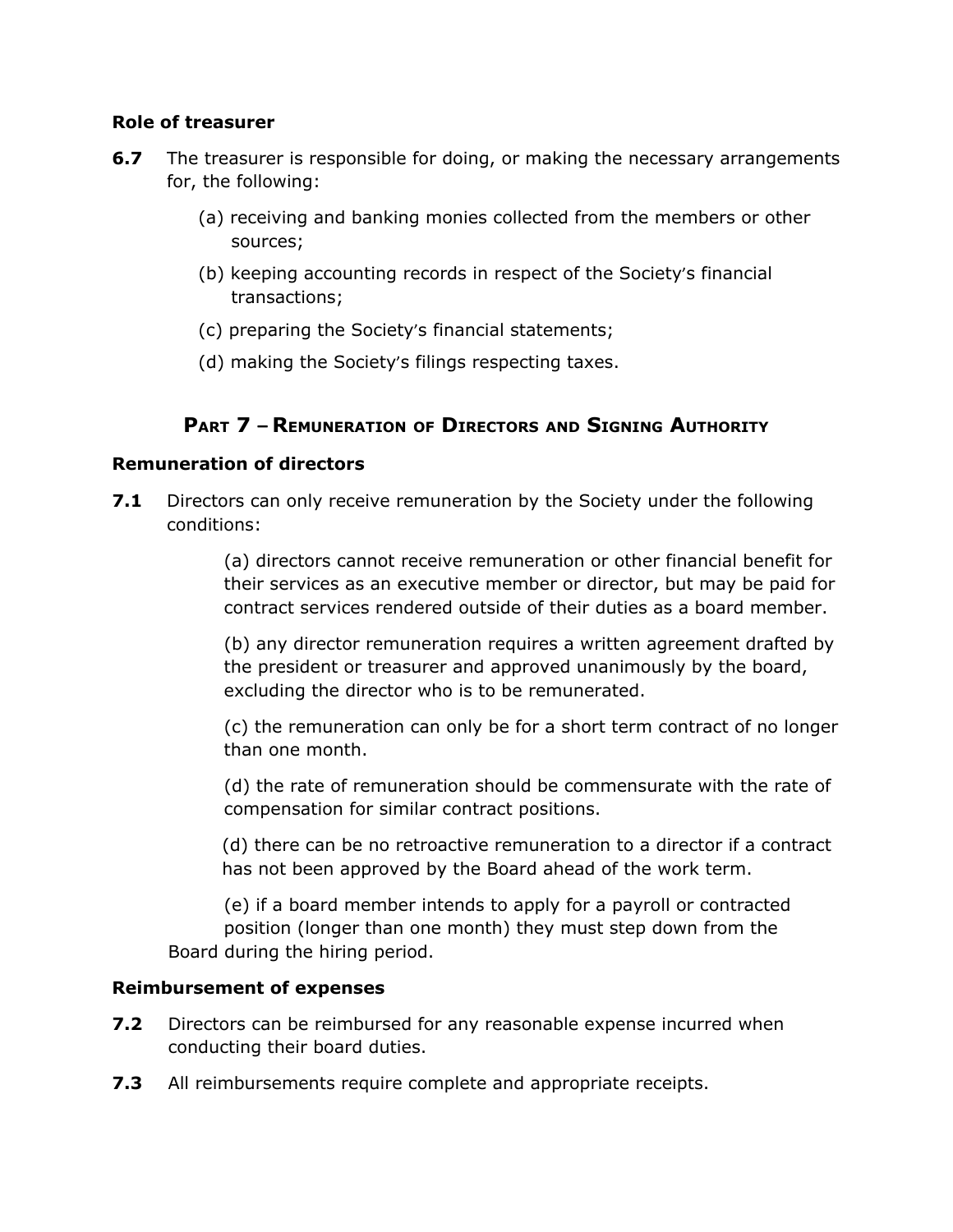- **7.4** Director reimbursement must be pre-approved by the treasurer or the president.
- **7.5** Any expense incurred by a director that is not pre-approved by the treasurer or the president must be reviewed by the Board before compensation is given.
- **7.6** All reimbursements to directors are to be reported to the Board on a regular basis.

# **Signing authority**

- **7.7** Any contracts or records that have been signed on behalf of the Society must be presented in a timely manner to the Board for review.
- **7.8** An employment contract must be signed on behalf of the Society by the Artistic Director and by the president, or if the president is unable to provide a signature, by the vice-president.
- **7.9** An artist contract must be signed on behalf of the Society by the Artistic Director and presented in a timely manner to the Board for review.
- **7.10** Grant agreements must be signed on behalf of the Society by the Artistic Director and by the treasurer, or the president, or if the president is unable to provide a signature, by the vice-president.
- **7.11** Any other record to be signed by the Society must be signed on behalf of the Society;
	- (a) by the president
	- (b) if the president is unable to provide a signature, by the vice-president
	- (c) if the president and vice-president are both unable to provide signatures, by any other director, or
	- (d) in any case, by one or more individuals authorized by the Board to sign the record on behalf of the Society.

# **Part 8 – Indemnification of Board Members and Senior Managers**

### **General Provisions**

**8.1** The society shall indemnify any person who is or was a party or is threatened to be made a party to any proceeding by reason of the fact that such person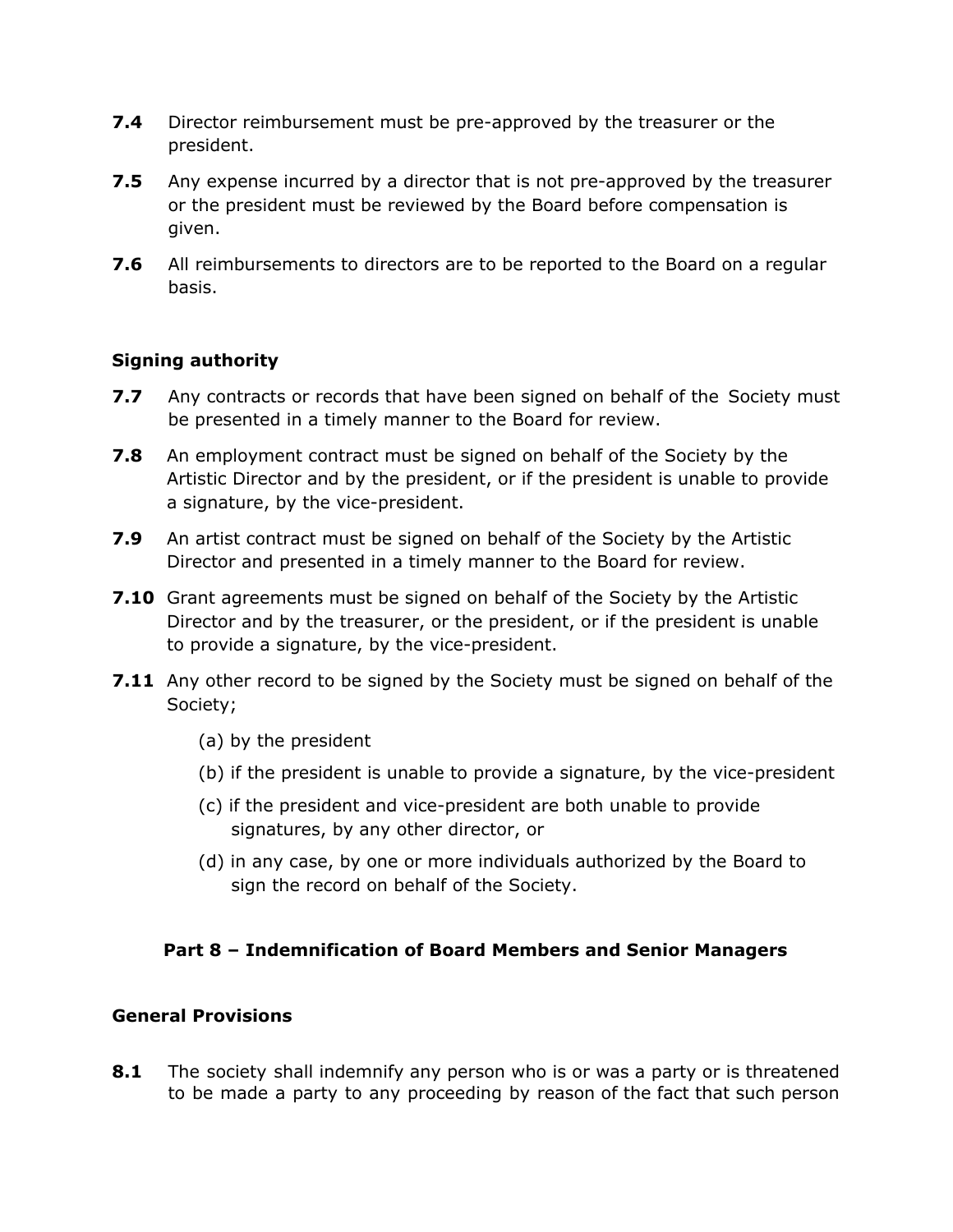is or was a director or officer of the society, against expenses (including attorneys' fees), liability, judgments, fines, and amounts paid in settlement actually and reasonably incurred by such person in connection with such proceeding if such person:

- (a) conducted themselves in good faith,
- (b) reasonably believed, in the case of conduct in his or her official capacity with the society, that their conduct was in the best interests of the society, and, in all other cases, that their conduct was at least not opposed to the best interests of the society, and
- (c) with respect to any criminal proceeding, had no reasonable cause to believe that their conduct was unlawful.

#### **Exception to Indemnification**

- **8.2** However, no person shall be entitled to indemnification under these bylaws if either:
	- (a) in connection with a proceeding brought by or in the right of the society in which the director or officer was adjudged liable to the society, or
	- (b) in connection with any other proceeding charging improper personal benefit to the director or officer, whether or not involving action in their official capacity, in which they are ultimately adjudged liable on the basis that they improperly received personal benefit.

#### **Reasonable Limitation to Expenses**

**8.3** Indemnification under this bylaw in connection with a proceeding brought by or in the right of the society shall be limited to reasonable expenses incurred in connection with the proceeding.

#### **Termination of action**

**8.4** The termination of any action, suit, or proceeding by judgment, order, settlement, or conviction or upon a plea of nolo contendere or its equivalent shall not of itself create a presumption that the person did not act in good faith or otherwise failed to meet the standard of conduct set forth in this section.

#### **Successful Defense on the Merits; Expenses**

**8.5** To the extent that a director or officer of the society has been wholly successful on the merits in defense of any proceeding to which they were a party, such person shall be indemnified against expenses (including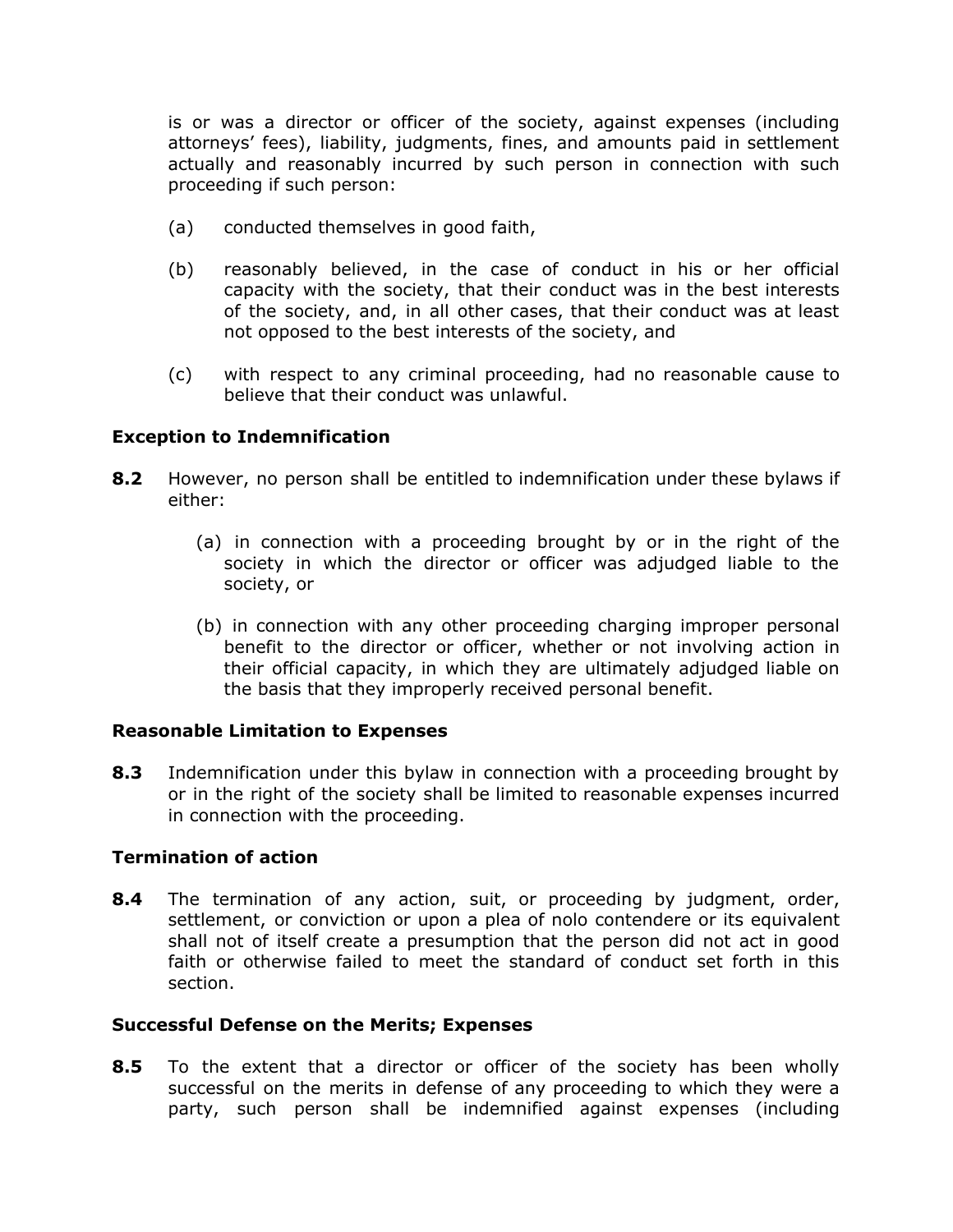attorneys' fees) actually and reasonably incurred in connection with such proceeding.

### **Determination of Right to Indemnification**

- **8.6** Any indemnification under this bylaw (unless ordered by a court) shall be made by the society only as authorized in each specific case upon a determination that indemnification of the director or officer is permissible under the circumstances because such person met the applicable standard of conduct set forth in these bylaws.
- **8.7** Such determination shall be made:
	- (a) by the Board of Directors by a majority vote of a quorum of disinterested directors who at the time of the vote are not, were not, and are not threatened to be made parties to the proceeding, or
	- (b) if such a quorum cannot be obtained, by the vote of a majority of the members of a committee of the Board of Directors designated by the Board, which committee shall consist of two or more directors who are not parties to the proceeding (directors who are parties to the proceeding may participate in the designation of directors to serve on such committee), or
	- (c) if such a quorum of the Board of Directors cannot be obtained or such a committee cannot be established, or even if such a quorum is obtained or such a committee is so designated, but such quorum or committee so directs, then by independent legal counsel selected by the Board of Directors in accordance with the preceding procedures, or
	- (d) by the members.
	- (e)Authorization of indemnification and evaluation as to the reasonableness of expenses shall be made in the same manner as the determination that indemnification is permissible, except that, if the determination that indemnification is permissible is made by independent legal counsel, authorization of indemnification and evaluation of legal expenses shall be made by the body that selected such counsel.

### **Advance Payment of Expenses**

- **8.8** The society shall pay for or reimburse the reasonable expenses (including attorneys' fees) incurred by a director or officer who is a party to proceeding in advance of the final disposition of the proceeding if:
	- (a) the director or officer furnishes the society a written affirmation of their good faith belief that they conducted themselves in good faith,